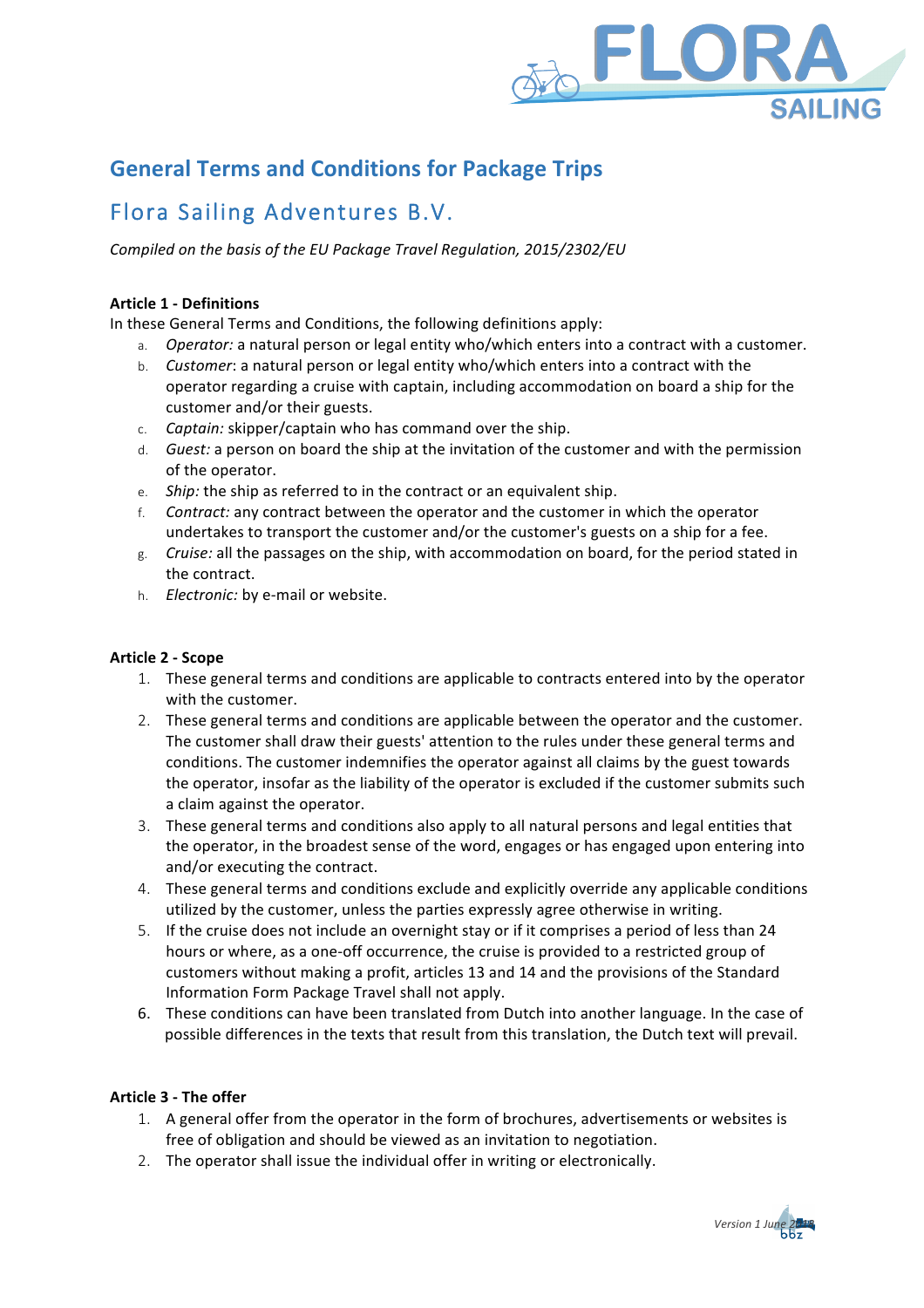

3. The written or electronic offer shall be

furnished with a signature to confirm the date of issue of the offer, and is irrevocable for the period indicated or, if a period has not been indicated, for 14 days after the date of issue of the offer.

- 4. The offer shall state, in all cases:
	- $\checkmark$  the nature, the content and the extent of the services to be provided by the operator;
	- $\checkmark$  the total price of the cruise, for individual bookings per person and for group bookings per group, and the percentage that must be paid in advance;
	- $\checkmark$  the method of payment and the payment period;
	- $\checkmark$  the date and time of embarkation and disembarkation;
	- $\checkmark$  the maximum number of guests per ship;
	- $\checkmark$  for individual bookings, the proviso for cancellation by the operator (plus the period within which this is possible), if the minimum number of reservations required has not been reached;
	- $\checkmark$  a copy of these general terms and conditions, if they have not been issued previously;
	- $\checkmark$  the Standard Information Form Package Travel

### **Article 4 - Contract**

- 1. The contract is established by acceptance of the offer. If the customer accepts the offer electronically, the operator shall send confirmation to the customer electronically.
- 2. The contracts must be documented in writing or electronically.
- 3. In the case of a written contract, a copy of the contract shall be issued to the customer.

## **Article 5 - Payment conditions**

- 1. Payment must take place within 14 days of receipt of the invoice, or in any case on the start date of the cruise, at the office of the operator or by transfer to a bank account to be specified by the operator.
- 2. If the customer does not pay on time, from a legal perspective they shall be in default, without the need for any prior notice of default. Nevertheless, after the payment deadline has passed, the operator shall send a payment reminder free of charge, in which the operator draws the customer's attention to their failure to pay and offers them the opportunity to make the payment within 14 days of receipt of the payment reminder, stating the extra-judicial collection costs that will be payable as a result of failure to pay within the aforementioned period.
- 3. After the 14-day period referred to in paragraph 1 has passed, the operator is authorized, without issuing further notice of default, to proceed to collection of all the amounts owed. If the operator proceeds to collection, the associated extra-judicial costs shall be charged to the customer, in accordance with standards of reasonableness. The maximum collection costs that the operator can charge to the customer are stated below. Percentage of the principal sum that the collection costs compensation may not exceed: *(subject to statutory modifications)*  Over the first  $\epsilon$  2,500.00: 15% Minimum  $\epsilon$  40.00 Over the next € 2,500.00: 10% Over the next  $\epsilon$  5.000.00: 5% Over the next €190,000.00: 1% Over the rest: 0.5% Maximum  $\epsilon$  6,775.00

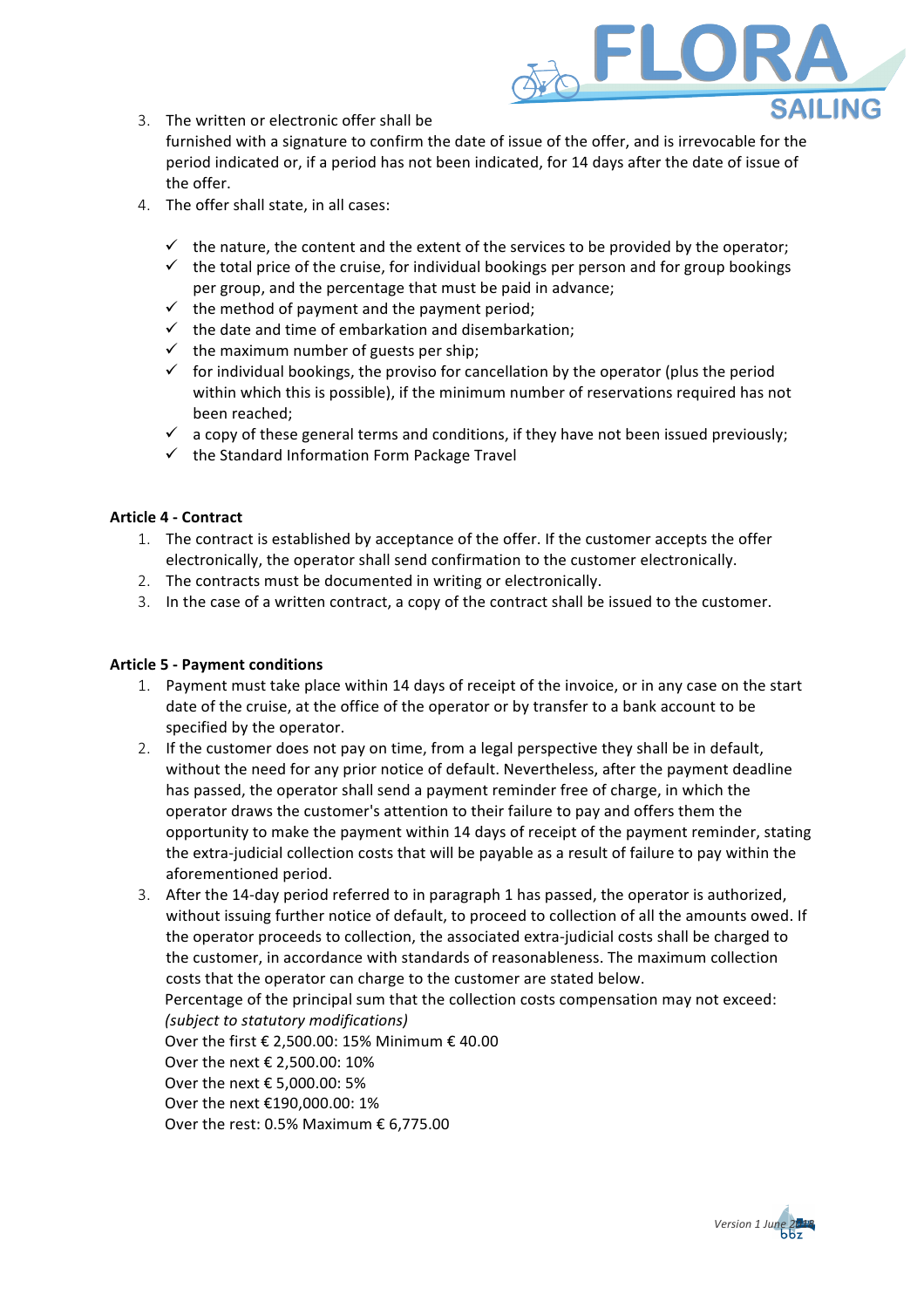

## **Article 6 - Cancellation**

- 1. If the customer wishes to cancel the contract, they must inform the operator as soon as possible in writing or electronically. The date of receipt by the operator shall be regarded as the date of cancellation.
- 2. In the event of cancellation, the customer shall owe to the operator a fixed compensatory payment, at a percentage of the agreed price, namely: Compensation for the ship:

15% in the case of cancellation up to 6 months before the start of the cruise; 20% in the case of cancellation up to 5 months before the start of the cruise; 30% in the case of cancellation up to 4 months before the start of the cruise; 40% in the case of cancellation up to 3 months before the start of the cruise; 5 0% in the case of cancellation up to 2 months before the start of the cruise; 75% in the case of cancellation up to 1 month before the start of the cruise; 90% in the case of cancellation up to 1 day before the start of the cruise; 100% in the case of cancellation on the start day of the cruise.

- 3. Compensation for catering and other services: 15% in the case of cancellation up to 2 months before the start of the cruise; 25% in the case of cancellation up to 1 month before the start of the cruise: 50% in the case of cancellation up to 2 weeks before the start of the cruise; 75% in the case of cancellation up to 1 week before the start of the cruise; 95% in the case of cancellation up to and including 1 day before the start of the cruise; 100% in the case of cancellation on the start day of the cruise.
- 4. The customer can request the operator's consent for a third party to take their place, up to 7 days before departure. The person replacing the customer must fulfil all the conditions associated with the contract. The customer and the person replacing them shall be jointly and severally liable for payment of the amount still owed for the cruise, the alteration costs of  $\epsilon$  50.00 and any extra costs.
- 5. The customer who cancels the contract is obliged to pay the cancellation costs in accordance with the paragraphs above, unless the actual damage is demonstrably 15% higher or lower than the fixed amount, in which case the customer shall owe that demonstrably higher or lower amount. This amount may not exceed the maximum price of the contract. Damage is understood to mean losses and lost profits.
- 6. The operator can cancel the contract if they cannot execute the contract as a result of exceptional and unavoidable circumstances and the operator informs the customer immediately and before the start of the cruise.
- 7. The operator can cancel the contract within the period stated in the offer in the event that the number of reservations for the cruise is smaller than the minimum number of participants required, which the customer was made aware of prior to the booking.
- 8. In the cases referred to above in paragraphs 6 and 7, the operator shall repay to the customer all amounts already paid for the cruise, without being liable to pay damage compensation.

### Article 7 - Rights and obligations of the operator

- 1. The operator shall ensure that the ship and the crew comply with the legal regulations and that the ship is equipped with the minimally required proper safety equipment.
- 2. The route of the cruise will be determined by the operator and/or the captain in consultation with the customer, unless agreed otherwise.

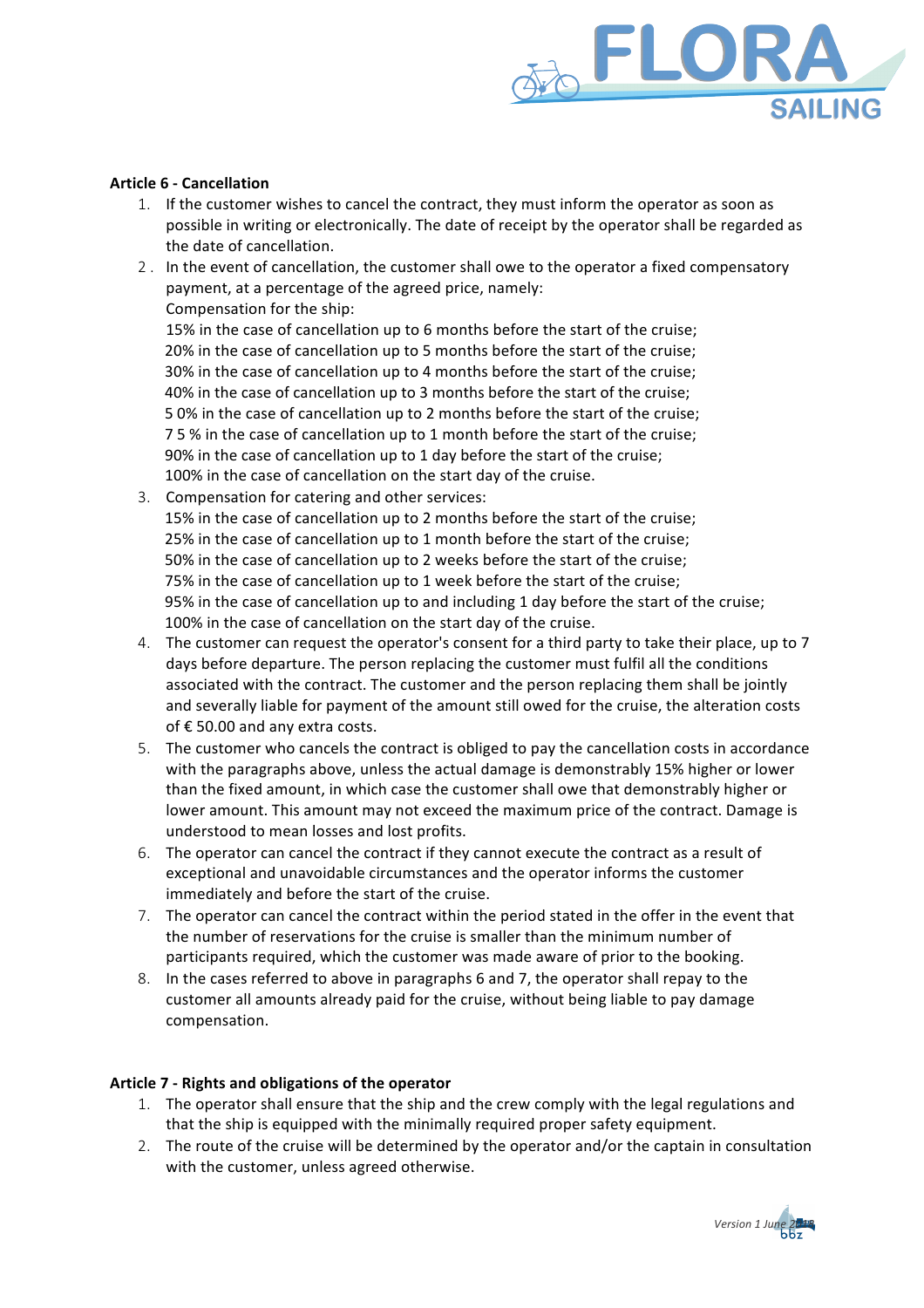3. The operator and/or the captain is authorized

to modify the cruise at all times for (anticipated) nautical and/or meteorological reasons. This includes changing the location of departure and/or arrival and temporarily suspending departure. Nautical and/or meteorological reasons are understood to mean, among others, weather conditions, the tide, obstruction of waterways/shipping lanes, and the condition of the ship.

FLOR

- 4. In the cases referred to in the previous paragraph, the operator and/or the captain shall endeavour to find an alternative solution, in consultation with the customer. Any extra costs, as far as is reasonable, shall be charged to the customer. The operator and/or the captain shall decide whether the chosen solution can reasonably be implemented.
- 5. If the agreed ship and/or captain is/are unexpectedly unavailable, the operator shall be entitled to deploy an equivalent ship and/or another captain. If this is not possible and the unavailability is the result of a cause that a conscientious operator could not have prevented, the operator shall be entitled to terminate the contract.
- 6. The operator can increase the price in connection with changes to the transport costs (including fuel costs), or the taxes and other charges payable, up to 20 days before commencement of the cruise. If this provision is applied, the operator shall indicate how the price increase has been calculated. In the case of an increase of more than 8%, the customer shall be entitled to terminate the contract without charge, within 10 days of receiving written notification of the price increase.
- 7. If the costs referred to in the previous paragraph decrease after the contract is established and before the start of the cruise, the customer shall be entitled to a price reduction. In that case, the operator shall be entitled to deduct from the repayment any administrative costs incurred.
- 8. The operator can cancel the contract within the period stated in the offer in the event that the number of reservations for the cruise is smaller than the minimum number of participants required, which the customer was made aware of prior to the booking.
- 9. The operator draws the customer's attention to the obligation under article 8, paragraph 9.
- 10. The operator shall make mutual agreements with the customer regarding the payment of port, bridge, lock and pilot costs, local taxes and other types of charge such as tourist tax and fuel costs.
- 11. If, due to exceptional and unavoidable circumstances, the return transport of the customer and/or the guests cannot be provided as agreed in the contract, the cost of the necessary accommodation, not exceeding three overnight stays per customer/guest, shall be borne by the operator.

# **Article 8 - Rights and obligations of the customer**

- 1. The customer must provide the operator or their representative with a list of names of the guests, including telephone numbers of contact persons, at the start of the cruise at the latest.
- 2. At the end of the agreed cruise period, the customer must ensure that the ship is left in the same condition as it was at the start of the agreed cruise period, as far as this is within the customer's sphere of influence.
- 3. If the customer has not acted in accordance with the provisions of the previous paragraph, the operator shall be entitled to return the ship, at the expense of the customer, to the condition that it was in at the start of the agreed cruise period. This latter provision does notapply when the costs referred to are covered by insurance.
- 4. The customer and their guests must follow the instructions of the operator and/or the captain and/or other crew members at all times. This especially applies to the regulations and instructions that are important for order and safety.

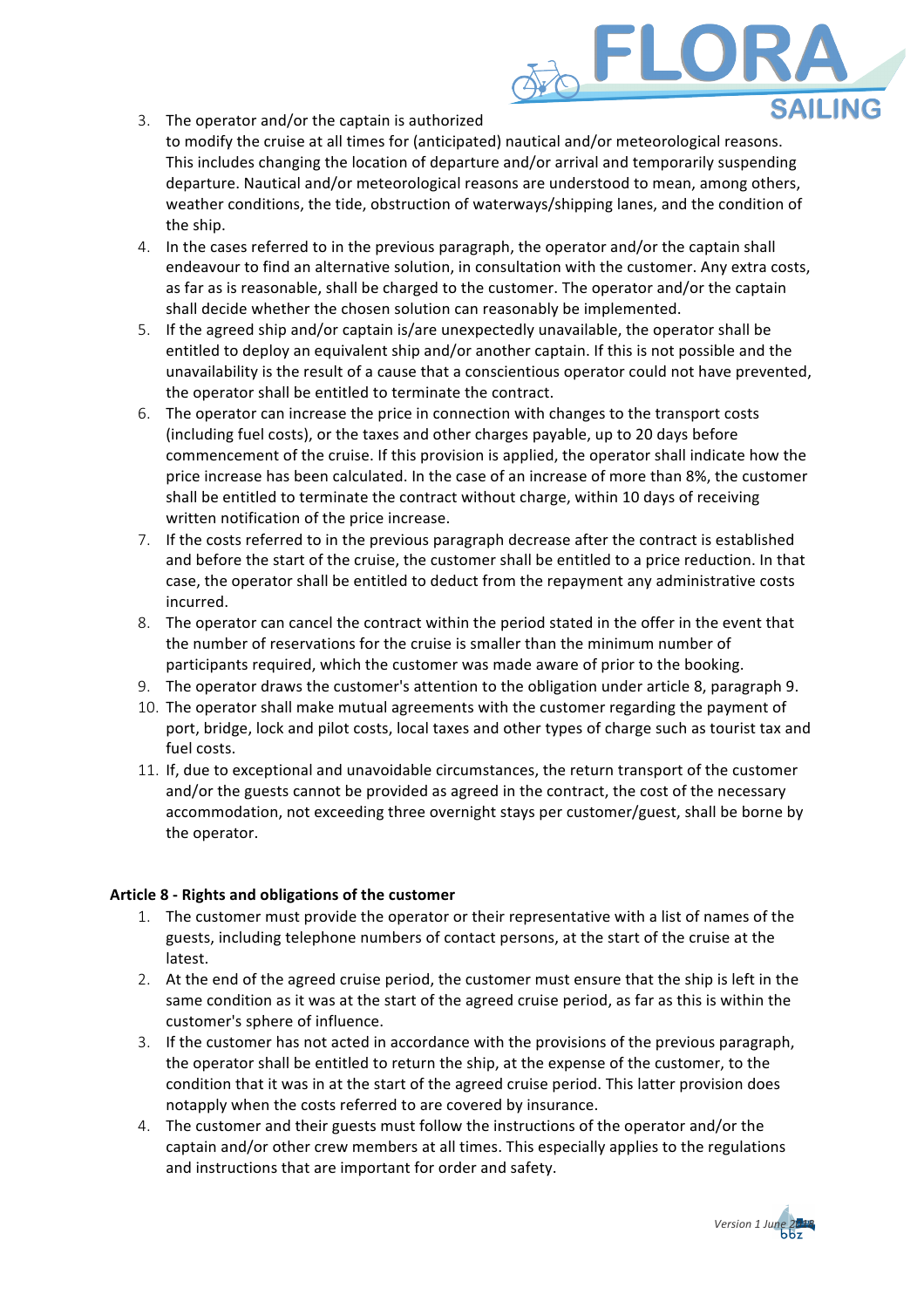

- 5. If meals are not eaten on board, an amount for catering for the captain and crew shall be included in the rental price.
- 6. The baggage of the customer and their guests must be of such dimensions and stowed in such a way that it does not cause an obstruction. This shall be judged by the captain. Permitted baggage consists of the usual necessary portable items for the personal use of the customer and/or guest, not including food and/or drink, that a customer and/or guest can easily carry with them at any one time; packed in suitcases, bags, duffle bags and/or backpacks.
- 7. The customer and guests are prohibited from bringing on board hazardous materials, weapons, drugs or contraband.
- 8. Without express prior permission, the customer and guests are prohibited from bringing pets on board the ship.
- 9. The customer shall draw the guests' attention to the provisions of these terms and conditions that are applicable to them.

## **Article 9 - Non-conformity**

- 1. If one or more services are not provided in accordance with the contract, the operator shall ensure that this non-conformity is rectified, unless this:
	- a. is impossible; or
	- b. entails disproportionate costs, taking into account the extent of the non-conformity and the value of the services concerned.
- 2. The customer must immediately inform the operator of the non-conformity.

## **Article 10 - Dissolution and suspension**

- 1. Should one of the parties fail to fulfil their obligations under the contract, the other party shall be entitled to suspend their corresponding obligation or to dissolve the contract, unless the failure does not justify the suspension or dissolution, considering its special nature or limited significance.
- 2. Dissolution of the contract is in any case possible:
	- if the other party is declared bankrupt, is granted suspension of payments, is subject to debt restructuring, or enters into receivership;
	- if the other party fails to fulfil their obligations under the contract within 14 days of notification of this failure:
	- by the operator if a situation arises as referred to in article 8, paragraphs 4, 6, 7 or 8;
	- if the ship in question, due to unforeseen circumstances, is not available and, despite adequate efforts on the part of the operator, it is not possible to provide another equivalent ship in time:
	- by the operator in the event that the number of reservations for the cruise is smaller than the minimum number of participants required, which the customer was made aware of prior to the booking.
- 3. Notification of termination or dissolution of the contract must be issued in writing, stating the grounds on which this is based. The contract shall be deemed to have dissolved extrajudicially after the notice of termination has been received, but in any case 5 days after dispatch of the notice of termination.
- 4. If the cause of the termination or dissolution can be attributed to the customer and/or guests, the resulting damage shall be charged to the customer.
- 5. In the event of termination by the operator, the customer can claim compensation for any damage suffered, unless the failure cannot be attributed to the operator. This damage compensation shall be limited to the agreed price of the cruise.

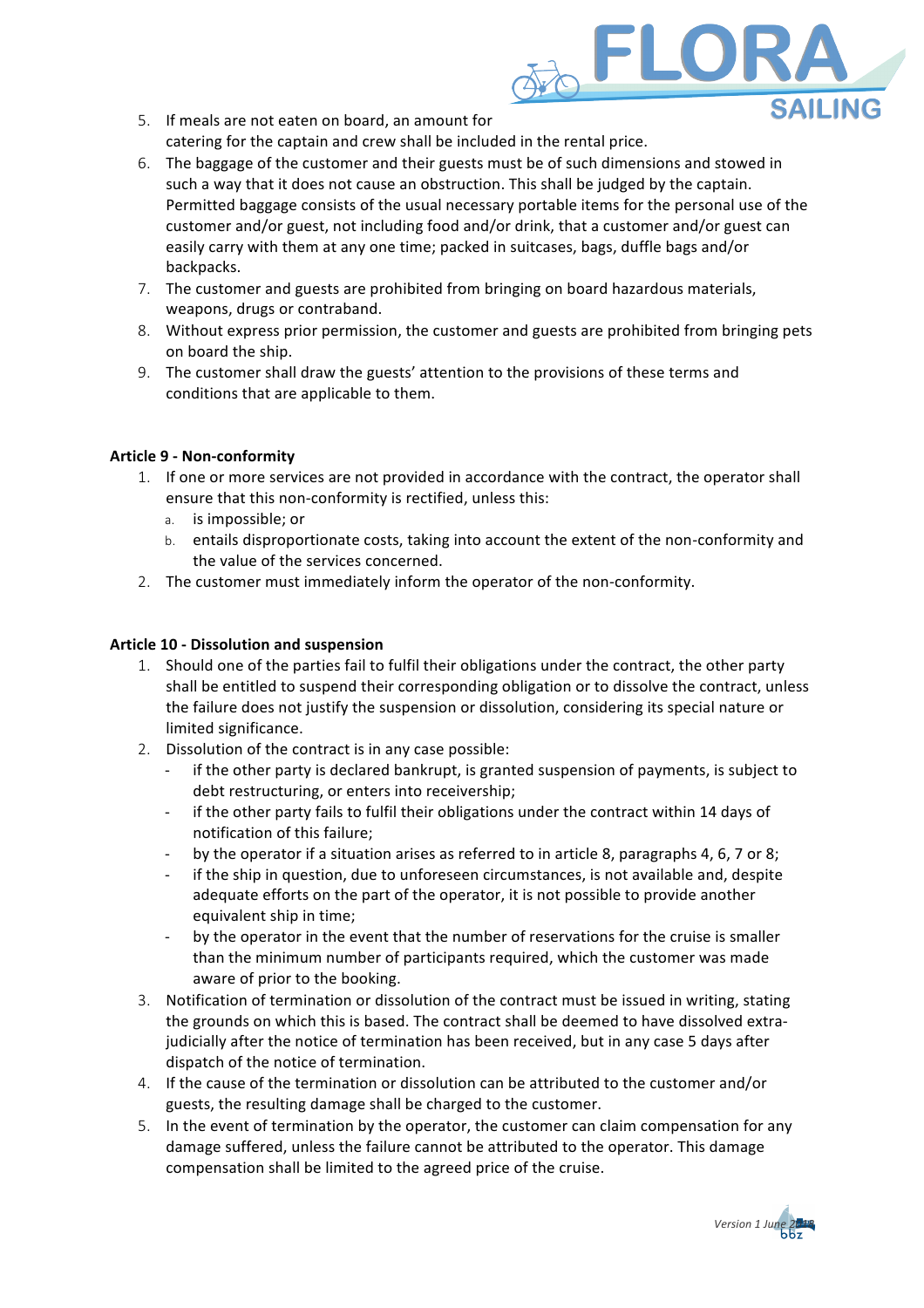

## **Article 11 - Liability**

- 1. The liability of the operator for damage is limited to three times the price of the cruise. unless there is personal injury or the damage is caused by deliberate or negligent act(s) on the part of the operator.
- 2. If an EU treaty or regulation is applicable to a service being provided, the operator shall be entitled to invoke the exclusion or limitation of liability included in that treaty or regulation.
- 3. The limitation period for submitting a claim for damage compensation is two years.
- 4. The operator is not liable if the customer/guest was able to claim the damage under an insurance policy of that customer/guest.
- 5. If the operator proves that the fault or neglect of the customer and/or guest gave rise to the damage or contributed towards it, the operator shall be exempted from their liability, in whole or in part.
- 6. The operator is not liable for loss of or damage to baggage or property (including cash, jewellery, electronic devices or other valuable items), if this is the result of inadequate care on the part of the customer, including the leaving of valuable property on the ship unattended.
- 7. The customer is liable for damage, caused by them and/or guests/visitors who stay on board the ship at the invitation of the customer, unless the damage is attributable to the acts or omissions of the operator and/or the captain.
- 8. The operator is not liable for damage caused by delay, deviation from the agreed start and/or end time of the cruise or the provision of a replacement ship because the agreed ship is not available due to unforeseen circumstances.

### **Article 12 - Force majeure**

- 1. Force majeure is understood to mean any unforeseen circumstance delaying or preventing the execution of the contract, insofar as this circumstance cannot be prevented by the operator and cannot lawfully, or on the grounds of the contract or social convention, be ascribed to the operator.
- 2. Force majeure is also understood to include damage to the ship whereby the ship can no longer be deployed for the agreed purpose, where the damage is not attributable to circumstances that the operator could have or should have foreseen or prevented.
- 3. If the captain takes the view that, given the meteorological conditions, whether or not in combination with the nature of the ship and the group of passengers, it is not responsible to proceed with the cruise, this shall also be considered force majeure.
- 4. After dissolution of the contract on the grounds of force majeure, the operator shall be entitled to compensation for the costs incurred, insofar as these costs were incurred before the situation of force majeure which led to dissolution of the contract arose, and insofar as the customer benefits from this.

## **Article 13 - Assistance and support**

The operator is obliged to provide the customer and the guests with assistance and support if they come into difficulty. If the cause of the difficulty is attributable to the customer and/or guests, the cost of the assistance shall be charged to the customer and/or guests.